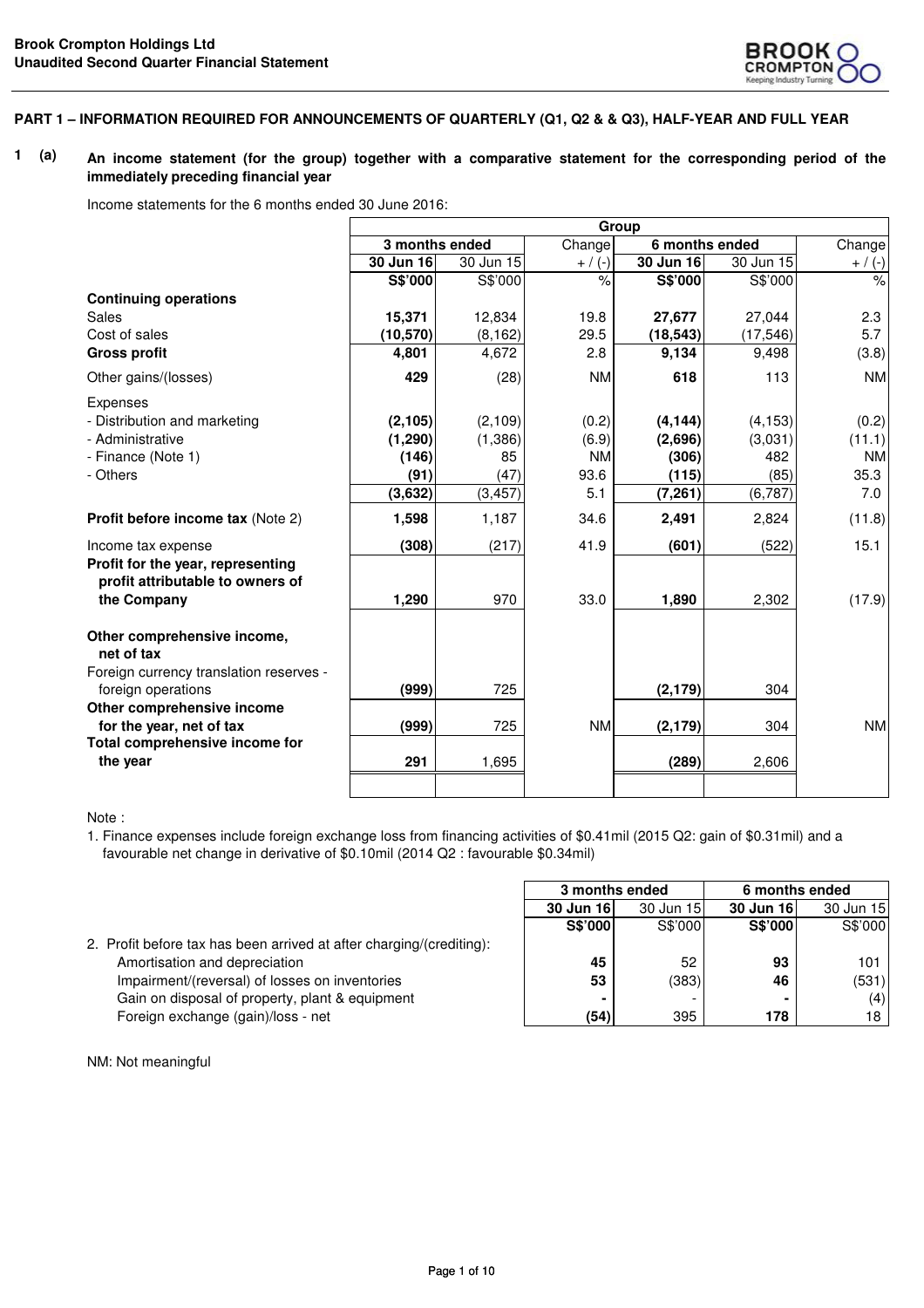**1 (b)(i) A balance sheet (for the issuer and group), together with a comparative statement as at end of the immediately preceding financial year**

|                                                  | Group                | Group                | Company                     | Company              |
|--------------------------------------------------|----------------------|----------------------|-----------------------------|----------------------|
|                                                  | 30 Jun 16<br>S\$'000 | 31 Dec 15<br>S\$'000 | 30 Jun 16<br><b>S\$'000</b> | 31 Dec 15<br>S\$'000 |
| <b>ASSETS</b>                                    |                      |                      |                             |                      |
| <b>Current assets</b>                            |                      |                      |                             |                      |
| Cash and cash equivalents                        | 9,137                | 9,456                | 868                         | 1,075                |
| Trade and other receivables                      | 11,678               | 9,715                | 2,791                       | 4,649                |
| Prepayment                                       | 518                  | 440                  | 8                           | 7                    |
| Inventories                                      | 16,746               | 17,396               |                             |                      |
|                                                  | 38,079               | 37,007               | 3,667                       | 5,731                |
|                                                  |                      |                      |                             |                      |
| <b>Non-current assets</b>                        |                      |                      |                             |                      |
| Investment in subsidiaries                       |                      |                      | 12,195                      | 12,195               |
| Property, plant and equipment                    | 2,150                | 2,216                | 17                          | 30                   |
| Deferred tax assets                              | 250                  | 862                  |                             |                      |
|                                                  | 2,400                | 3,078                | 12,212                      | 12,225               |
| <b>Total assets</b>                              | 40,479               | 40,085               | 15,879                      | 17,956               |
|                                                  |                      |                      |                             |                      |
| <b>LIABILITIES</b>                               |                      |                      |                             |                      |
| <b>Current liabilities</b>                       |                      |                      |                             |                      |
| Loan from intermediate holding company           |                      | 1,736                |                             | 1,736                |
| Trade and other payables                         | 12,907               | 10,641               | 257                         | 282                  |
| <b>Current tax liabilities</b>                   | 96                   | 95                   | $\overline{2}$              | $\mathbf{2}$         |
| Provision for warranty                           | 125                  | 120                  |                             |                      |
| Borrowings                                       | 1,795                | 1,699                |                             |                      |
|                                                  | 14,923               | 14,291               | 259                         | 2,020                |
|                                                  |                      |                      |                             |                      |
| <b>Non-current liabilities</b>                   |                      |                      |                             |                      |
| Borrowings                                       | 11                   | 13                   |                             |                      |
| Retirement benefit obligations                   | 195                  | 191                  |                             |                      |
| Deferred tax liabilities                         | 84                   | 35                   |                             |                      |
|                                                  | 290                  | 239                  |                             |                      |
| <b>Total liabilities</b>                         | 15,213               | 14,530               | 259                         | 2,020                |
| <b>NET ASSETS</b>                                | 25,266               | 25,555               | 15,620                      | 15,936               |
| <b>EQUITY</b>                                    |                      |                      |                             |                      |
|                                                  |                      |                      |                             |                      |
| Capital and reserves attributable to             |                      |                      |                             |                      |
| <b>Company's equity holders</b><br>Share capital | 149,642              | 149,642              | 149,642                     | 149,642              |
| Other reserves                                   | 17,163               | 19,342               | 18,650                      | 18,650               |
| <b>Accumulated losses</b>                        | (141, 539)           | (143, 429)           | (152, 672)                  | (152, 356)           |
|                                                  | 25,266               | 25,555               | 15,620                      | 15,936               |
|                                                  |                      |                      |                             |                      |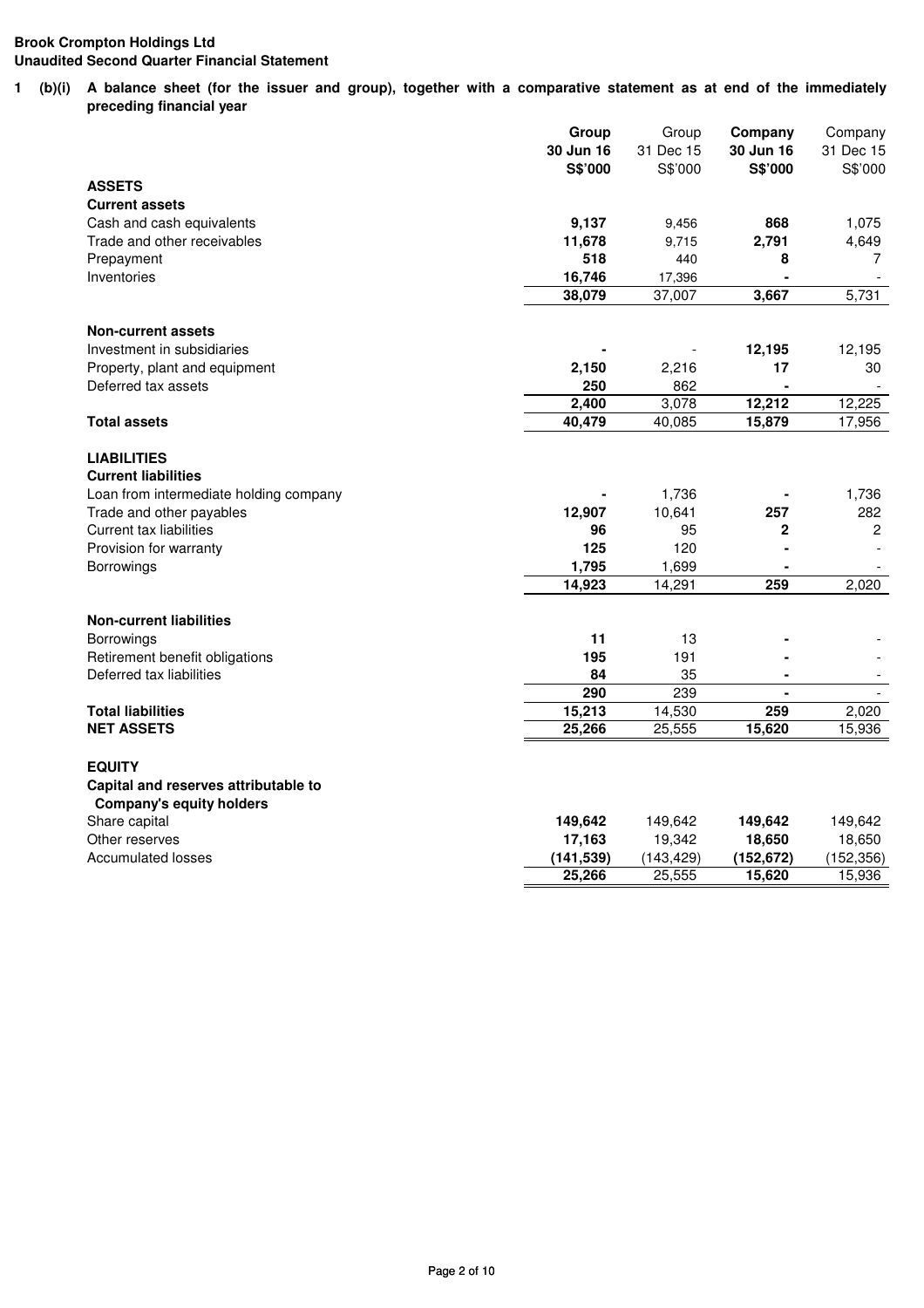# **1 (b)(ii) Aggregate amount of group's borrowings and debt securities \***

(a) Amount repayable in one year or less, or on demand

|         | As at 30/06/2016 | As at 31/12/2015 |           |
|---------|------------------|------------------|-----------|
|         | S\$'000          | S\$'000          |           |
| Secured | Unsecured        | Secured          | Unsecured |
|         |                  | 1.699            |           |

(b) Amount repayable after one year

|         | As at 30/06/2016 |         | As at 31/12/2015 |
|---------|------------------|---------|------------------|
| S\$'000 |                  | S\$'000 |                  |
| Secured | Unsecured        | Secured | Unsecured        |
|         | -                | 13      | -                |

\* Amounts relate to intercompany borrowings.

# **Details of any collateral**

Secured borrowings are generally bank overdrafts and finance lease secured on building and/or floating charge over the assets of borrowing companies.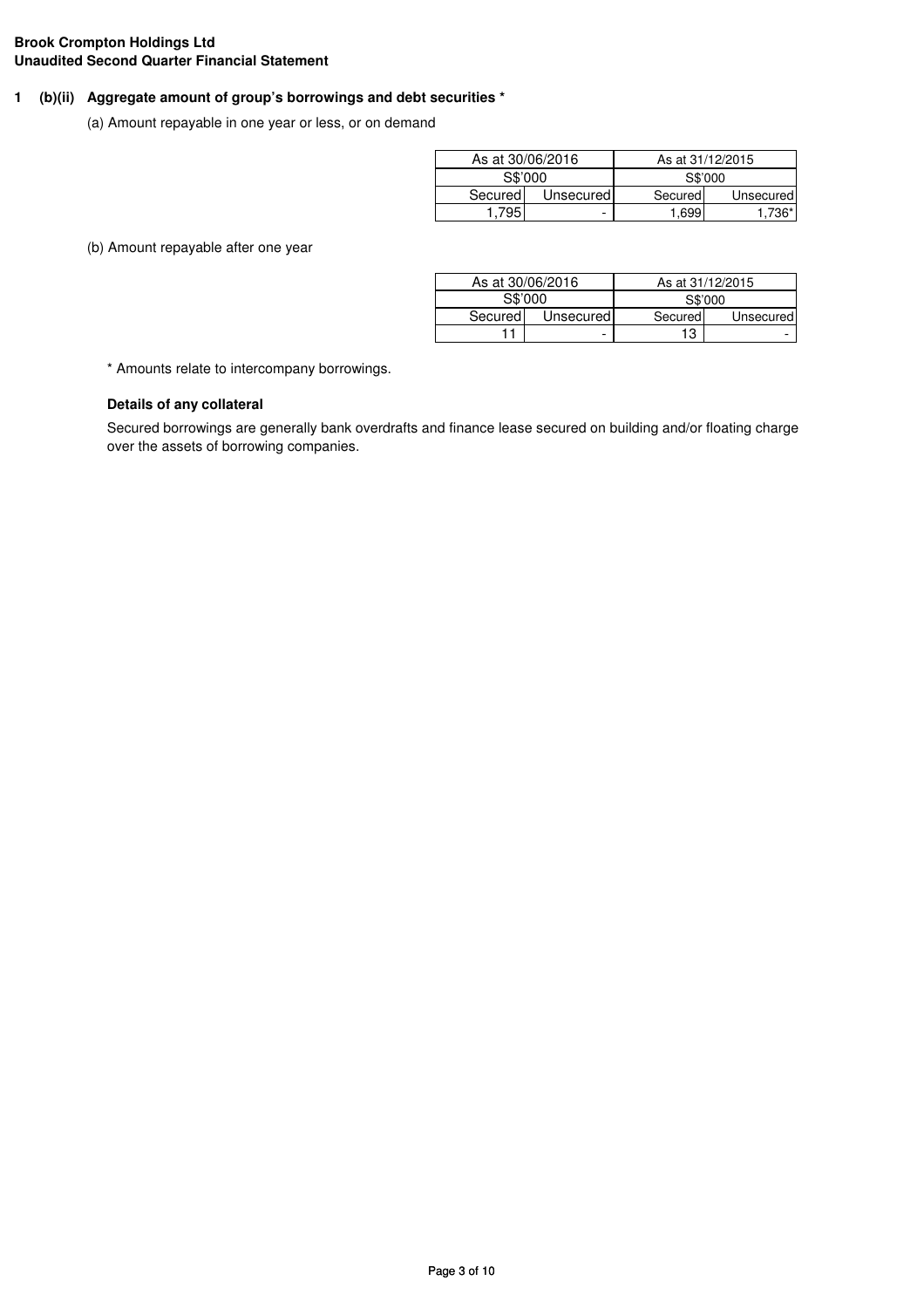**1 (c)** A cash flow statement (for the group), together with a comparative statement for the corresponding period of the **immediately preceding financial year**

|                                                                       | 3 months             | 3 months             | 6 months             | 6 months             |
|-----------------------------------------------------------------------|----------------------|----------------------|----------------------|----------------------|
|                                                                       | ended                | ended                | ended                | ended                |
|                                                                       | 30 Jun 16<br>S\$'000 | 30 Jun 15<br>S\$'000 | 30 Jun 16<br>S\$'000 | 30 Jun 15<br>S\$'000 |
|                                                                       |                      |                      |                      |                      |
| Profit for the period                                                 | 1,290                | 970                  | 1,890                | 2,302                |
| Adjustments for:<br>Tax expense                                       | 308                  | 217                  | 601                  | 522                  |
| Amortisation and depreciation                                         | 45                   | 52                   | 93                   | 101                  |
| Retirement benefit plan expense                                       | 48                   | 58                   | 107                  | 112                  |
| Interest (income)/expense                                             | (36)                 | 83                   | 3                    | 172                  |
| Impairment/(reversal of) loss on inventories                          | 53                   | (383)                | 46                   | (531)                |
| Gain on disposal of property, plant and equipment                     |                      |                      |                      | (4)                  |
| Provision for warranty                                                |                      |                      | (2)                  | 4                    |
| Net change in fair value of derivatives                               | 1                    | (341)                | (104)                | (341)                |
| Unrealised currency translation (gains)/losses                        | (5)                  | 86                   | (4)                  | (263)                |
| Operating profit before working capital changes                       | 1,704                | 742                  | 2,630                | 2,074                |
|                                                                       |                      |                      |                      |                      |
| Changes in operating assets and liabilities<br>Inventories            | 382                  |                      |                      |                      |
| Trade and other receivables, including derivatives                    |                      | (2, 204)             | (342)                | 401<br>72            |
|                                                                       | (2, 432)<br>104      | 2,099<br>929         | (3, 196)<br>(133)    | (153)                |
| Prepayment<br>Trade and other payables, including derivatives         | 1,292                | 1,926                | 3,597                | 1,785                |
| Provision for warranty                                                |                      |                      | 10                   | (4)                  |
| Retirement benefit contribution paid                                  | (48)                 | (58)                 | (107)                | (112)                |
| Cash generated from operations                                        | 1,002                | 3,434                | 2,459                | 4,063                |
| Interest paid                                                         | (7)                  |                      | (14)                 |                      |
| Income tax paid                                                       |                      | (7)                  |                      | (23)                 |
| Net cash from operating activities                                    | 995                  | $\overline{3,}427$   | 2,445                | 4,040                |
| Cash flows from investing activities                                  |                      |                      |                      |                      |
| Acquisition of property, plant and equipment                          | (31)                 | (123)                | (31)                 | (133)                |
| Proceeds from disposal of property, plant and equipment               |                      |                      |                      | 4                    |
| Net cash used in investing activities                                 | (31)                 | (123)                | (31)                 | (129)                |
|                                                                       |                      |                      |                      |                      |
| Cash flows from financing activities                                  |                      |                      |                      |                      |
| Repayment of finance lease                                            | (30)                 | (8)                  | (37)                 | (17)                 |
| Repayment to immediate holding company                                |                      | (503)                | (1,706)              | (503)                |
| Repayment to intermediate holding company<br>Interest (received)/paid | (312)<br>6           | (15)                 | (11)                 | (2, 276)<br>(32)     |
| Net cash used in financing activities                                 | (336)                | (526)                | (1,754)              | (2,828)              |
|                                                                       |                      |                      |                      |                      |
| Net increase in cash and cash equivalents                             | 628                  | 2,778                | 660                  | 1,083                |
| <b>Beginning of financial period</b>                                  | 7,164                | 6,925                | 7,772                | 8,602                |
| Effects of exchange rate changes on cash and cash equivalents         | (444)                | 276                  | (1,084)              | 294                  |
| End of financial period (Note A)                                      | 7,348                | 9,979                | 7,348                | 9,979                |
|                                                                       |                      |                      |                      |                      |
| Note A:                                                               | 30 Jun 16            | 30 Jun 15            | 30 Jun 16            | 30 Jun 15            |
| Cash and cash equivalents consist of:                                 | S\$'000              | S\$'000              | S\$'000              | S\$'000              |
| Cash and bank balance                                                 | 9,137                | 11,117               | 9,137                | 11,117               |
| Less: Bank overdrafts                                                 | (1,789)              | (1, 138)             | (1,789)              | (1, 138)             |
|                                                                       | 7,348                | 9,979                | 7,348                | 9,979                |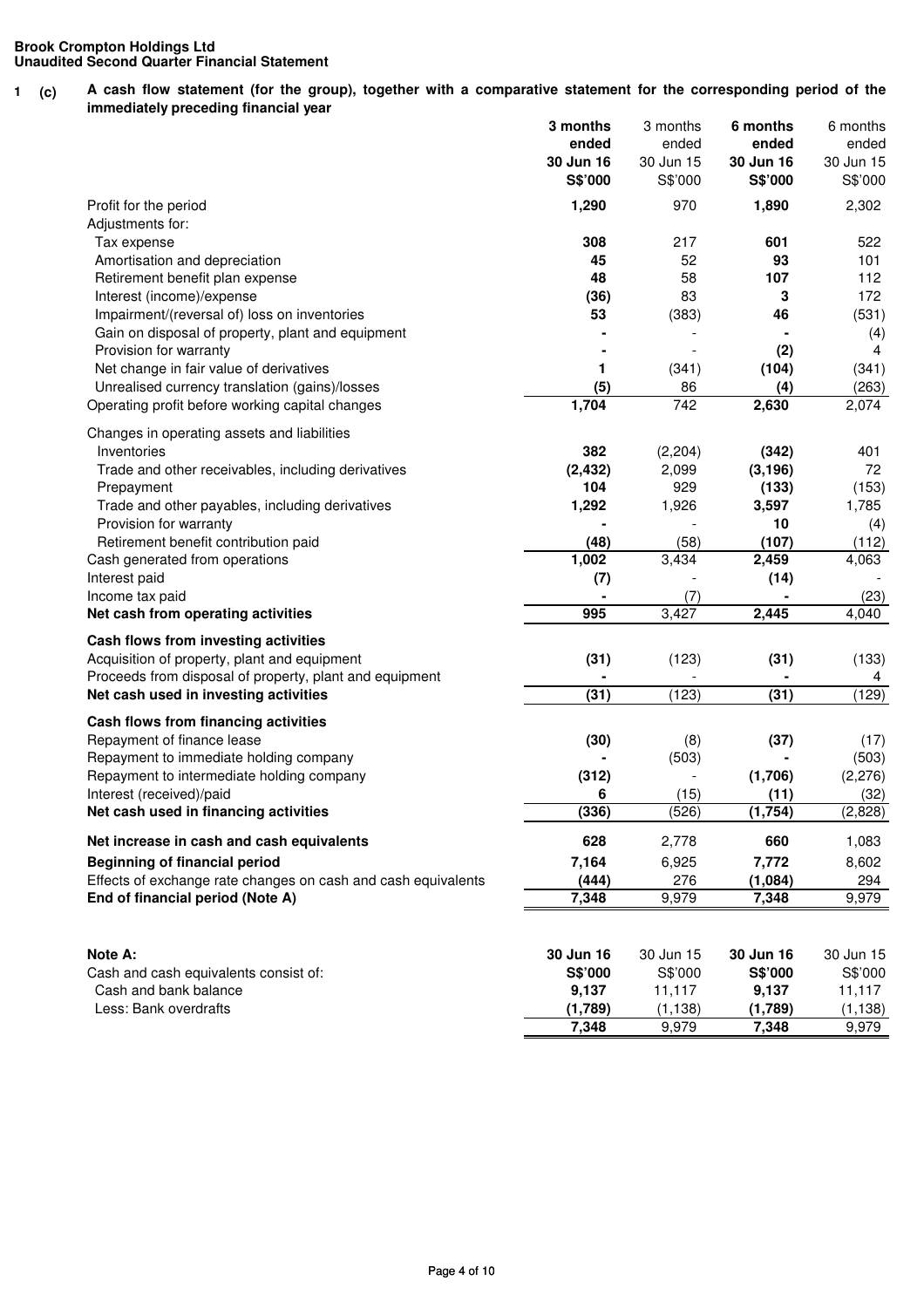**1 (d)(i) A statement (for the issuer and group) showing either (i) all changes in equity or (ii) changes in equity other than those arising from capitalization issues and distributions to shareholders, together with a comparative statement for the corresponding period of the immediately preceding financial year**

# STATEMENT OF CHANGES IN EQUITY - GROUP

|                                                                                         |                             |                               | Foreign<br>Currency               |                                  |                  |
|-----------------------------------------------------------------------------------------|-----------------------------|-------------------------------|-----------------------------------|----------------------------------|------------------|
|                                                                                         | Share<br>Capital<br>S\$'000 | Capital<br>Reserve<br>S\$'000 | Translation<br>Reserve<br>S\$'000 | Accumulated<br>losses<br>S\$'000 | Total<br>S\$'000 |
| <b>Balance at 1 January 2016</b><br>Total comprehensive income for the financial period | 149.642                     | 18,650                        | 692<br>(1, 180)                   | (143, 429)<br>600                | 25,555<br>(580)  |
| Balance at 31 March 2016                                                                | 149,642                     | 18,650                        | (488)                             | (142, 829)                       | 24,975           |
| Total comprehensive income for the financial period                                     |                             | ۰                             | (999)                             | 1.290                            | 291              |
| Balance at 30 June 2016                                                                 | 149,642                     | 18,650                        | (1, 487)                          | (141, 539)                       | 25,266           |
|                                                                                         |                             |                               |                                   |                                  |                  |
| <b>Balance at 1 January 2015</b>                                                        | 149.642                     | 18,650                        | 738                               | (146, 858)                       | 22,172           |
| Total comprehensive income for the financial period                                     |                             |                               | (421)                             | 1,332                            | 911              |
| Balance at 31 March 2015                                                                | 149,642                     | 18,650                        | 317                               | (145, 526)                       | 23,083           |
| Total comprehensive income for the financial period                                     |                             |                               | 725                               | 970                              | 1,695            |
| Balance at 30 June 2015                                                                 | 149.642                     | 18,650                        | 1,042                             | (144,556)                        | 24,778           |

### STATEMENT OF CHANGES IN EQUITY - COMPANY

|                                                     | Share   | Capital | Accumulated |         |
|-----------------------------------------------------|---------|---------|-------------|---------|
|                                                     | Capital | Reserve | losses      | Total   |
|                                                     | S\$'000 | S\$'000 | S\$'000     | S\$'000 |
| <b>Balance at 1 January 2016</b>                    | 149,642 | 18,650  | (152, 356)  | 15,936  |
| Total comprehensive income for the financial period |         |         | (329)       | (329)   |
| Balance at 31 March 2016                            | 149,642 | 18,650  | (152,685)   | 15,607  |
| Total comprehensive income for the financial period |         |         | 13          | 13      |
| Balance at 30 June 2016                             | 149,642 | 18,650  | (152, 672)  | 15,620  |
|                                                     |         |         |             |         |
| <b>Balance at 1 January 2015</b>                    | 149,642 | 18,650  | (159, 965)  | 8,327   |
| Total comprehensive income for the financial period |         |         | 336         | 336     |
| Balance at 31 March 2015                            | 149,642 | 18,650  | (159,629)   | 8,663   |
| Total comprehensive income for the financial period |         |         | 1,235       | 1,235   |
| Balance at 30 June 2015                             | 149,642 | 18,650  | (158,394)   | 9,898   |
|                                                     |         |         |             |         |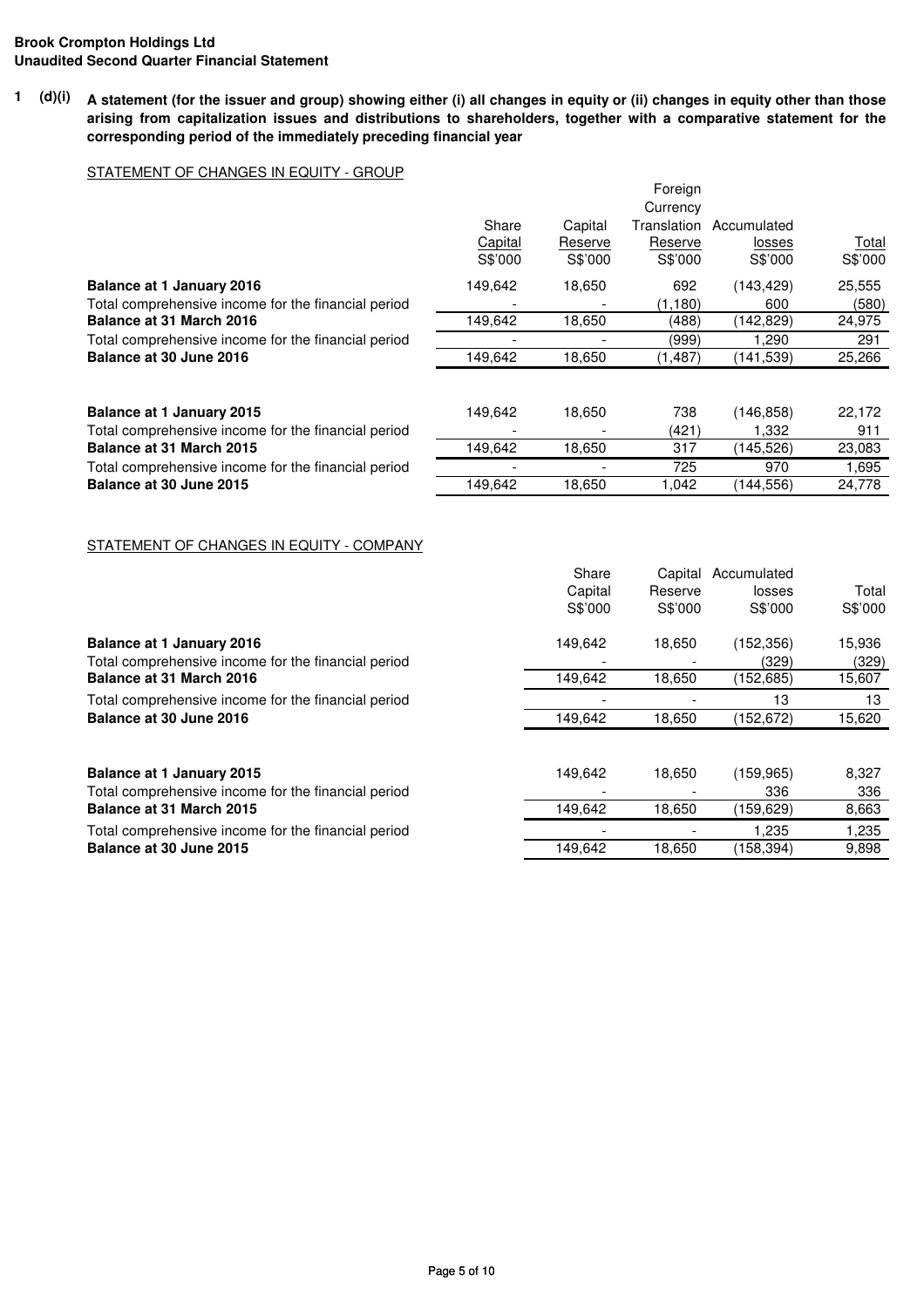**1 (d)(ii) Details of any changes in the company's share capital arising from rights issue, bonus issue, share buy-backs, exercise of share options or warrants, conversion of other issues of equity securities, issue of shares or cash or as consideration for acquisition or for any other purpose since the end of the previous period reported on. State also the number of shares that may be issued on conversion of all outstanding convertibles as at the end of the current financial period reported on and as at the end of the corresponding period of the immediately preceding financial year**

There were no outstanding warrants as at 30 June 2016 (31 December 2016 : NIL).

**(d)(iii) To show the total number of issued shares excluding treasury shares as at the end of the current financial period and as at the end of the immediately preceding year.**

As at 30 June 2016, the Company has issued ordinary shares of 35,458,818 (2015: 35,458,818). There has been no changes in the Company's share capital since the end of previous year reported on.

**(d)(iv) A statement showing all sales, transfers, disposal, cancellation and/or use of treasury shares as at the end of the current financial period reported on.**

The Company does not hold any treasury shares as at the end of the current financial period reported on.

**2** Whether the figures have been audited, or reviewed and in accordance with which standard (e.g. the Singapore **Standard on Auditing 910 (Engagements to Review Financial Statements), or an equivalent standard)**

The figures have not been audited or reviewed by the Group's auditors.

**3 Where the figures have been audited or reviewed, the auditors' report (including any qualifications or emphasis of matter)**

Not applicable

**5**

**4** Whether the same accounting policies and methods of computation as in the issuer's most recently audited annual **financial statements have been applied**

The Group has applied the same accounting policies and methods of computation used in the financial statements for the current reporting year compared with the audited financial statements for the year ended 31 December 2015.

**If there are any changes in the accounting policies and methods of computation, including any required by an accounting standard, what has changed, as well as the reasons for, and the effect of, the change**

An assessment has been made of Amendments and Interpretations to the Singapore Financial Reporting Standards ("FRS") effective from 1 January 2016 and it is not expected to have any significant impact on the financial statements of the Group.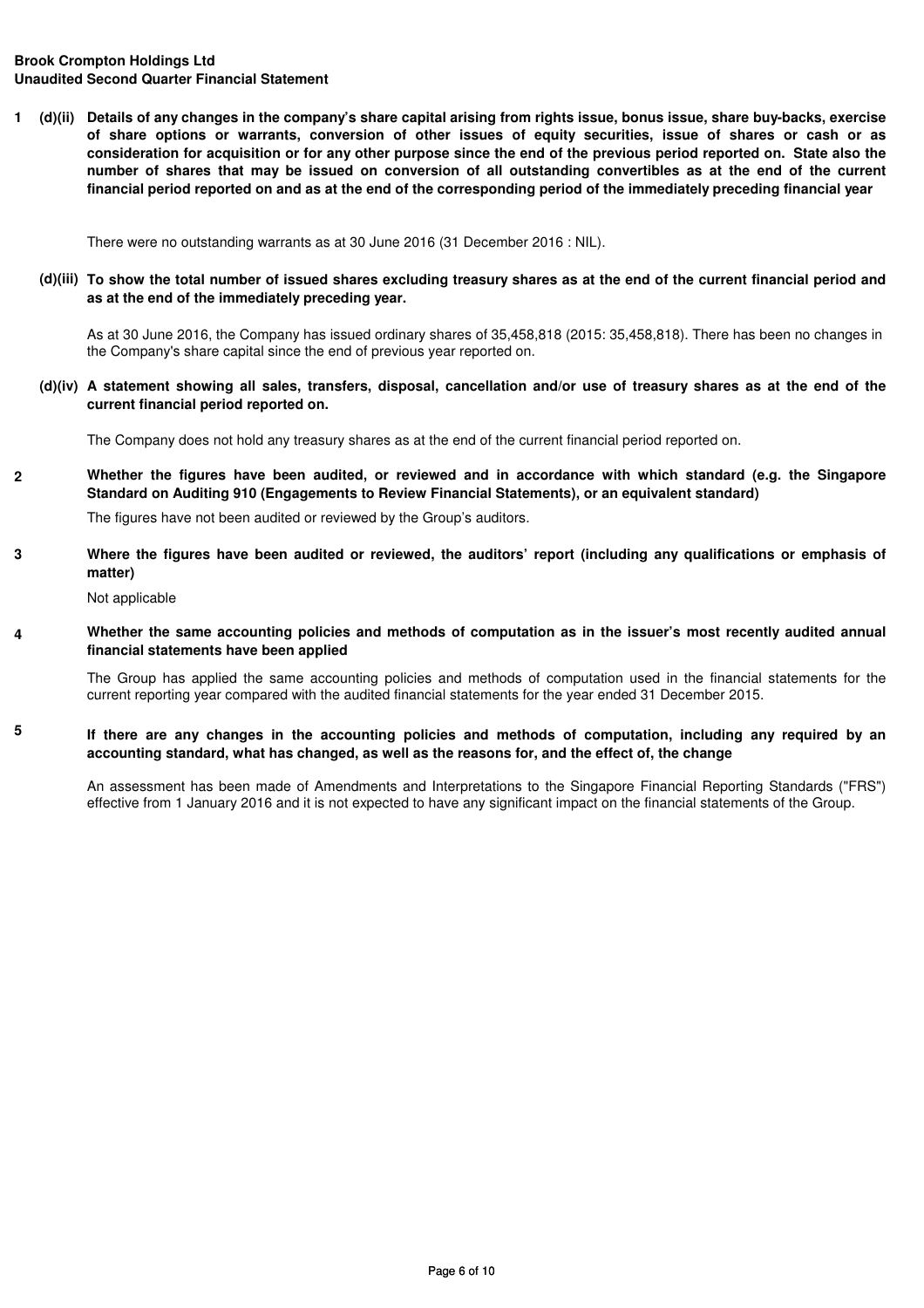**6 Earnings per ordinary share of the group for the current period reported on and the corresponding period of the immediately preceding financial year, after deducting any provision for preference dividends**

|                                                                             | Group     |                          | Group          |                          |
|-----------------------------------------------------------------------------|-----------|--------------------------|----------------|--------------------------|
|                                                                             |           | 3 months ended           | 6 months ended |                          |
|                                                                             | 30 Jun 16 | 30 Jun 15                | 30 Jun 16      | 30 Jun 15                |
| Earnings per ordinary share of the group for the                            | Cents     | Cents                    | <b>Cents</b>   | Cents                    |
| financial period, after deducting any provision for preference dividends: - |           |                          |                |                          |
| (i) Based on weighted average number of                                     |           |                          |                |                          |
| ordinary shares in issue                                                    |           |                          |                |                          |
| - continuing operations                                                     | 3.64      | 2.74                     | 5.33           | 6.49                     |
| - discontinued operations                                                   |           |                          |                | $\overline{\phantom{a}}$ |
|                                                                             | 3.64      | 2.74                     | 5.33           | 6.49                     |
| (ii) On a fully diluted basis                                               |           |                          |                |                          |
| - continuing operations                                                     | 3.64      | 2.74                     | 5.33           | 6.49                     |
| - discontinued operations                                                   |           | $\overline{\phantom{a}}$ |                | $\overline{\phantom{0}}$ |
|                                                                             | 3.64      | 2.74                     | 5.33           | 6.49                     |
|                                                                             |           |                          |                |                          |

Explanatory Notes for Item 6

**7**

**Net asset value (for the issuer and group) per ordinary share based on issued share capital of the issuer at the end of the (a) current period reported on and (b) immediately preceding financial year**

| Net assets value per ordinary share based on issued share     |            |      |                       |       |
|---------------------------------------------------------------|------------|------|-----------------------|-------|
| capital of the issuer at the end of the financial period/year | 71.3       | 72.1 | 44.1                  | 44.9  |
| Number of existing issued shares at end of period/year        | 35,458.818 |      | 35,458,818 35,458,818 | 35,45 |

|                                                               | Group        |            | Company      |            |  |
|---------------------------------------------------------------|--------------|------------|--------------|------------|--|
|                                                               | 30 Jun 16    | 31 Dec 15  |              | 31 Dec 15  |  |
|                                                               | <b>Cents</b> | Cents      | <b>Cents</b> | Cents      |  |
| Net assets value per ordinary share based on issued share     |              |            |              |            |  |
| capital of the issuer at the end of the financial period/year | 71.3         | 72.1       | 44.1         | 44.9       |  |
| Number of existing issued shares at end of period/year        | 35,458,818   | 35,458,818 | 35,458,818   | 35,458,818 |  |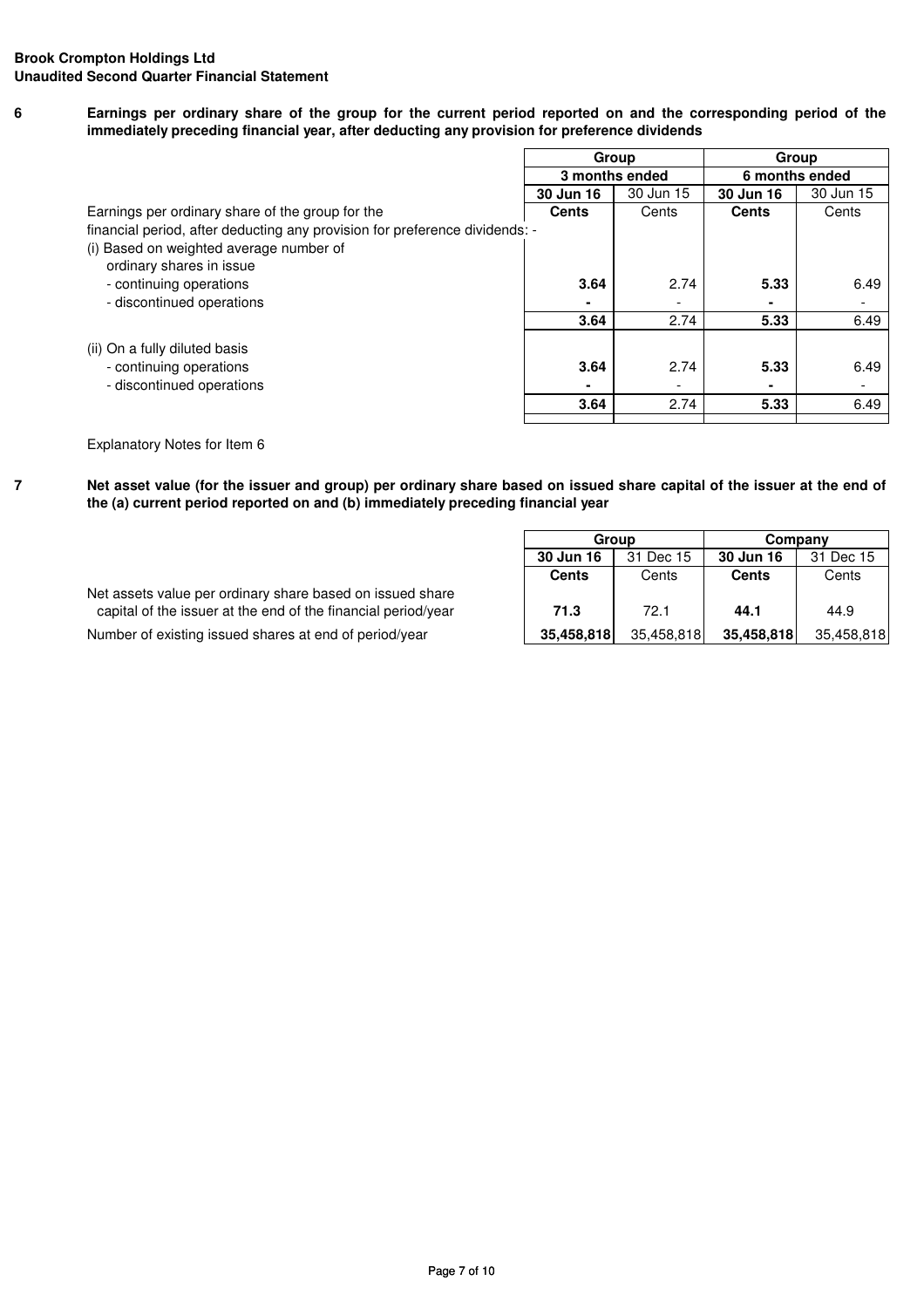**8 A review of the performance of the group, to the extent necessary for a reasonable understanding of the group's business. The review must discuss any significant factors that affected the turnover, costs and earnings of the group for the current financial period reported on, including (where applicable) seasonal or cyclical factors. It must also discuss any material factors that affected the cash flow, working capital, assets or liabilities of the group during the current financial period reported on**

#### Group Performance for 3 months ended 30 June 2016 (Q2 2016)

For the three months ended 30 June 2016 ('Q2 2016), Brook Crompton Holdings Ltd and its subsidiaries ('the Group') achieved sales of S\$15.4 million, an increase of 19.8% compared with the corresponding preceding quarter ('Q2 2015') sales of S\$12.8 million. The increase came from UK and Canada for this quarter. However, there was only a slight increase in gross profit, registering S\$4.8 million for the current quarter compared with the previous S\$4.7 million due to narrowing margin.

Overall expenses increased by 5.1% to S\$3.6 million (Q2 2015: S\$3.5 million). The slight increase was due to unfavourable foreign exchange rate, mitigated by lower administrative expenses. The increase in Other Gains of S\$0.4 million, coupled with increased sales, helped to boost our pre-tax profit to S\$1.6 million from the preceding S\$1.2 million. EBITDA increased to S\$1.8 million compared with the previous S\$1.2 million.

### Group Performance for 6 months ended 30 June 2016 (1H 2016)

Cumulative sales for the current 6 months was S\$27.7 million, slightly ahead of the previous S\$27 million. The 6 months increase came from Canada and Asia Pacific, whilst the drop in UK sales was due mainly to the depreciating British Pound. At Gross Profit level, there was a slight drop from the previous S\$9.5 million to the current S\$9.1 million due to margin pressure.

Cumulative expenses for the current 6 months increased by 7.0% to S\$7.3 million compared with the previous year's S\$6.8 million due mainly to unfavourable exchange rate as a result of Brexit announced in June leading to the drop in British Pound of close to 16% against S\$ over the 6 months period. This was mitigated by a drop in administrative expenses in our bid to trim costs as well as forex gain recorded under Other Gain due to holding of non-British currency in the book of BC UK.

Excluding the foreign currency impact, EBITDA for this half year was S\$2.9 million against the previous S\$2.4 million. Net Profit before tax was S\$2.5 million compared with the previous S\$2.8 million, a drop of 11.8%.

There is an unrealized translation loss on net assets of S\$2.2 million under the consolidated accounts due to depreciation of GBP against S\$. This, after netting off the six months net profit, had narrowed the drop in Net Asset to S\$25.3 million from the year ended 2015's S\$25.6 million.

Net cash generated from operation dropped to S\$2.4 million compared to 1H2015's S\$4.0 million due mainly to increase in receivables, compensated by increase in payables. As a result, net cash position went down to S\$7.3 million from 1H2015's S\$10 million. Current ratio stays at a healthy level of 2.6, maintaining the same level as YE 2015.

#### **9 Where a forecast, or a prospect statement, has been previously disclosed to shareholders, any variance between it and the actual results**

Not applicable

**10 A commentary at the date of the announcement of the competitive conditions of the industry in which the group operates and any known factors or events that may affect the group in the next reporting period and the next 12 months.**

The results of the Euro Referendum with UK leaving the European Union announced in June 2016 had an adverse impact on the British Pound, which saw a drop of 16% in this currency against S\$ over a period of six months to end June 2016. As the group derives most of its income from UK operations, this has a significant adverse impact on our income and cash flow for the remaining year. Economy outlook for rest of the year was reported to be sluggish. The group will continue to remain lean and trim and stay relevant under the tough operating environment.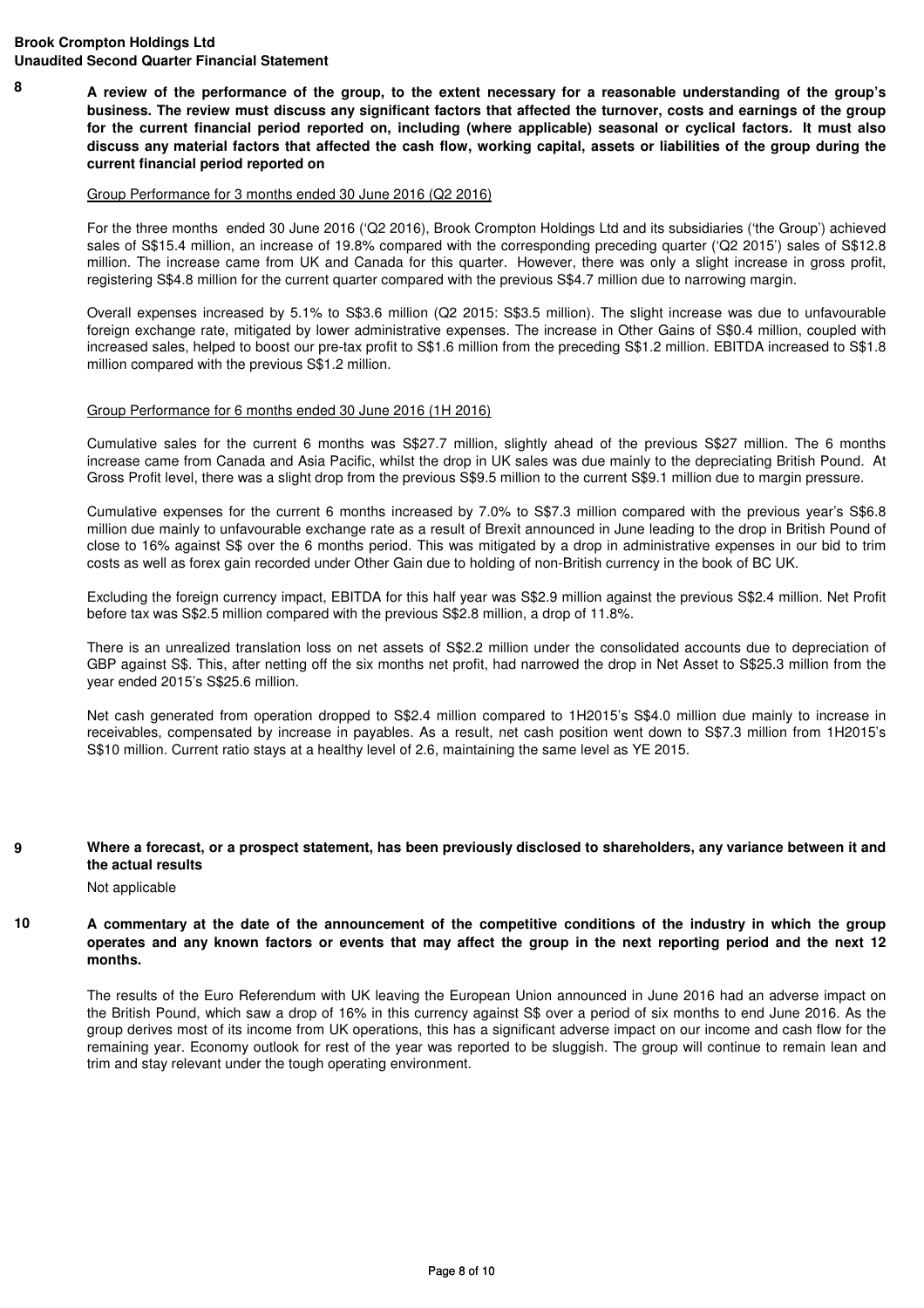## **11 Dividend**

#### **(a) Current Financial Period Reported On**

Any dividend recommended for the financial period reported on? **None**

#### **(b) Corresponding Period of the Immediately Preceding Financial Year**

Any dividend declared for the corresponding period of the immediately preceding financial year? **None**

#### **(c) Date payable**

Not Applicable

#### **(d) Books closure date**

Not Applicable

# **12 If no dividend has been declared / recommended, a statement to that effect**

No dividends are proposed for the period ended 30 June 2016.

#### **13 If the Group has obtained a general mandate from shareholders for IPTs, the aggregate value of such transactions as required under Rule 920(1)(a)(ii). If no IPT mandate has been obtained, a statement to that effect.**

| Name of Interested Person    | Aggregate value of all<br>interested person<br>transactions during the<br>financial year under review<br>(excluding transactions less<br>than \$100,000 and<br>transactions conducted<br>under shareholders'<br>mandate pursuant to Rule<br>920) |                          | Aggregate value of all<br>interested person<br>transactions conducted<br>under shareholders'<br>mandate pursuant to Rule<br>920 (excluding transactions<br>less than \$100,000) |         |
|------------------------------|--------------------------------------------------------------------------------------------------------------------------------------------------------------------------------------------------------------------------------------------------|--------------------------|---------------------------------------------------------------------------------------------------------------------------------------------------------------------------------|---------|
|                              | <b>YTD</b>                                                                                                                                                                                                                                       |                          | <b>YTD</b>                                                                                                                                                                      |         |
|                              | Q2 2016                                                                                                                                                                                                                                          | Q2 2015                  | Q2 2016                                                                                                                                                                         | Q2 2015 |
|                              | \$'000                                                                                                                                                                                                                                           | \$'000                   | \$'000                                                                                                                                                                          | \$'000  |
|                              |                                                                                                                                                                                                                                                  |                          |                                                                                                                                                                                 |         |
| <b>General Transactions</b>  |                                                                                                                                                                                                                                                  |                          |                                                                                                                                                                                 |         |
| Wolong Electric Group Co Ltd |                                                                                                                                                                                                                                                  | $\overline{\phantom{a}}$ | 6,767                                                                                                                                                                           | 5,991   |
| ATB Nordenham GmbH           |                                                                                                                                                                                                                                                  | $\overline{\phantom{a}}$ | 221                                                                                                                                                                             | 104     |
| ATB Sever d.o.o.             |                                                                                                                                                                                                                                                  | $\overline{\phantom{a}}$ | 115                                                                                                                                                                             |         |
| ATB Tamel S.A                |                                                                                                                                                                                                                                                  | $\overline{\phantom{a}}$ | 6,103                                                                                                                                                                           | 6,629   |
| <b>ATB Schorch GmbH</b>      |                                                                                                                                                                                                                                                  | $\overline{\phantom{a}}$ |                                                                                                                                                                                 | 652     |
| <b>ATB UK Group</b>          |                                                                                                                                                                                                                                                  | $\overline{\phantom{a}}$ | 960                                                                                                                                                                             |         |
|                              |                                                                                                                                                                                                                                                  |                          |                                                                                                                                                                                 |         |
|                              |                                                                                                                                                                                                                                                  |                          | 14,166                                                                                                                                                                          | 13,376  |
|                              |                                                                                                                                                                                                                                                  |                          |                                                                                                                                                                                 |         |

#### **14**

# **Negative Assurance on interim Financial Statement**

On behalf of the Board of Directors of the Company, we, Chen Yingzhu and Andreas Schindler, being two directors of the Company, do hereby confirm that, to the best of our knowledge, nothing has come to the attention of the Board of Directors of the Company which may render the financial results for the period ended 30 June 2016 to be false or misleading in any material aspect.